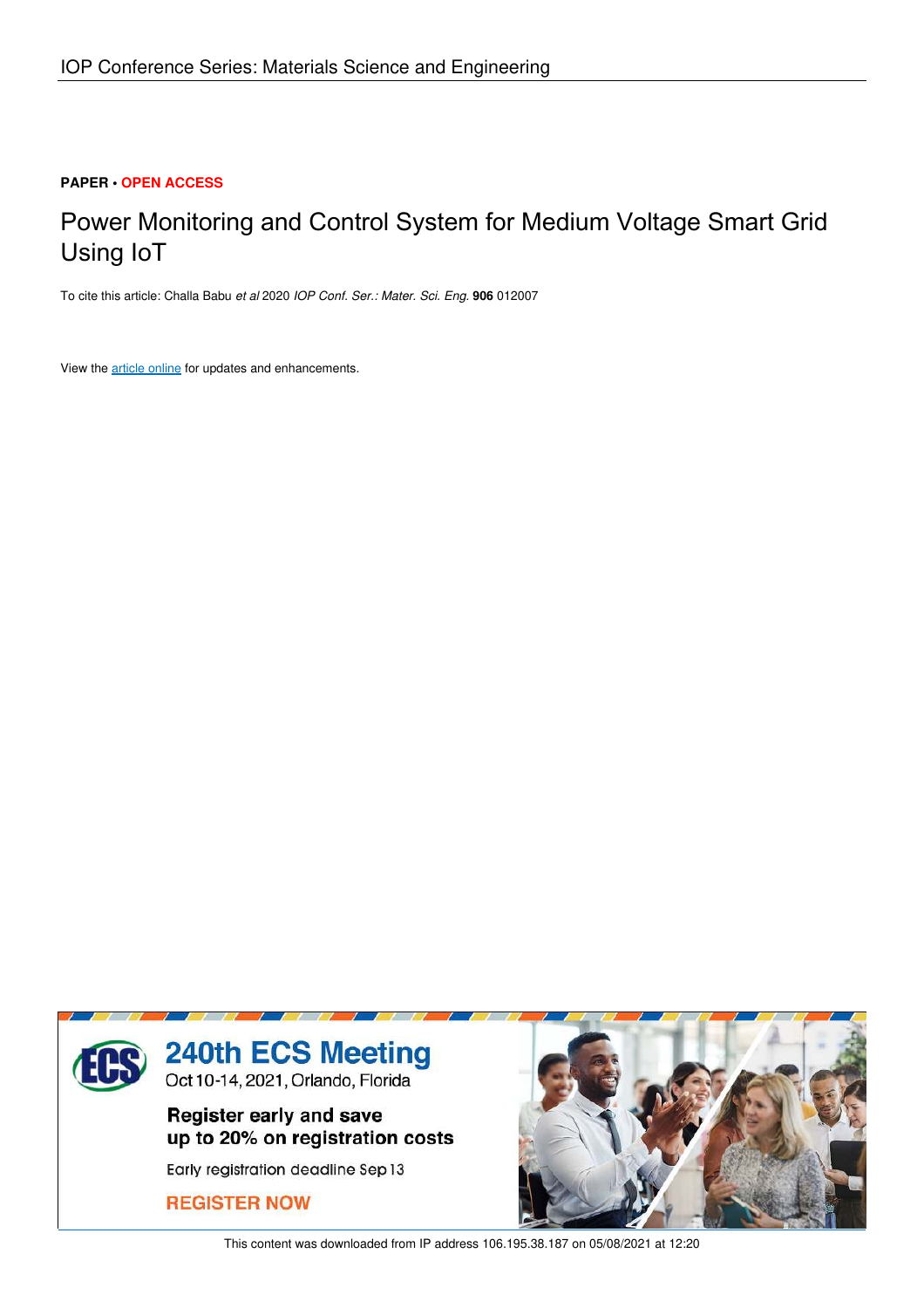## **Power Monitoring and Control System for Medium Voltage Smart Grid Using IoT**

## **Challa Babu<sup>1</sup> , D. Dinesh Kumar1\*, Kumar K<sup>2</sup> , K Jyotheeshwara Reddy<sup>3</sup> , R Sudha<sup>4</sup>**

**<sup>1</sup>**Department of electrical and electronics engineering, Audisankara college of engineering and technology, Gudur, A.P, India

2 Associate Professor, SV College of Engineering, Tirupathi, AP, India

<sup>3</sup>Associate Professor, Sree Vidayanikethan Engineering College, Tirupathi, A.P., India <sup>4</sup> Division of Automation, Department of Production Systems, Högskolan Väst, Trollhättan, Sweden-46131

**Abstract**. This paper presents a power monitoring and control system for a medium voltage smart grid system. The smart grid interconnects the power sources between solar PV panel and 220V distribution network. This system consisting major components of inverters, measuring meters, solar charge controllers, relays, Arduino NANO and Raspberry Pi. The Current, power and energy readings are duly recorded. The Internet of Things (IoT) plays the vital role in the data communication between the sensors and electric power system. The voltage and current sensor data is used for the protection of power system network. In the traditional systems only the communication is uni-directional. The reliability of power supply is increased by used the bi directional network communication medium such as IoT. The tabulated results of voltage levels between 203.5V up to 212.8V shows the feasibility and effectiveness of proposed design. The proposed IoT model demonstrated the bidirectional communication from the sensors to the control unit and vice versa.

#### **1. Introduction**

Electric energy generated is transmitted and distributed through over head lines and underground cables at different voltage levels. In traditional system the power transactions were done via one way communication due to which generation of power at user side is not possible. This was overcome by the concepts of microgrid and smart grid. Smart grid uses the latest communicating technologies like smart metering systems and Internet of Things (IoT) which makes the tracking and controlling of power transactions more effective, flexible and transparent.

IoT is the most emerging technology where the devices communicate with each other through the cloud. IoT embedded devices will provide enhanced functionality without exposing the end user to the complexities of conventional computer based systems. These systems interface with the real world through sensors, and actuators. IoT devices are implemented in both hardware modules like Arduino, Raspberry Pi and software components. Smart metering technology with IoT makes the power transactions between the utility and consumers [1-6].

The smart grid includes hybrid power generation [7-10] integrating solar, wind and fuel cell energy resources. A Perturb and Observe (P&O) algorithm for Maximum Power Point Tracking (MPPT) is used for increasing power extraction efficiency [11-14]. In order to integrate the solar power generation with conventional grid fly back power processing converter is adopted [15]. Several monitoring techniques such as M2M low PAN wireless sensor network, integrating of renewable resources and traffic optimizing in smart grids are proposed in [16-18]. The main objective is to design the power monitoring and control system for a medium voltage smart grid using IoT.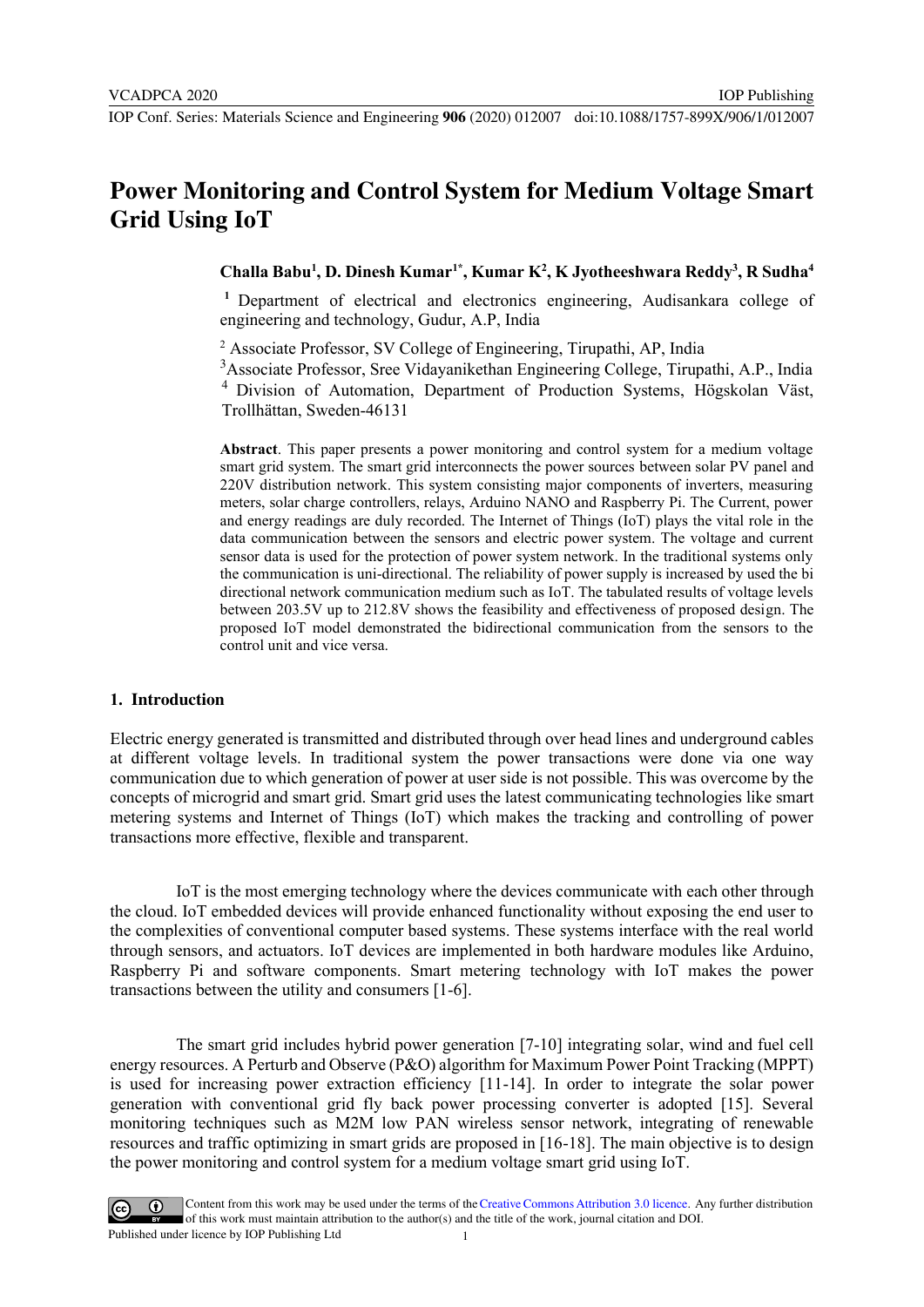IOP Publishing

#### **2. Power Monitoring and Control system**

The architecture of on grid solar power generation consisting of solar PV panels, MPPT solar charge controller, on grid inverter, storage batteries and three relays are shown in figure 1. The relay-1 shown in figure 1 is operated to determine the grid connected mode or islanded mode operation depending upon the supply from utility grid and charge condition of the batteries. If the batteries are fully charged the power generated by the solar panels is fed directly to the utility grid otherwise the power generated is used to charge the battery bank.



Figure 1: Architecture of on grid solar power generation.

The relay-2 is to connect and disconnect power supply from the solar PV panels while sending signal to the relay-1. If there is no power flow from the grid, the realy-2 disconnects the power supply form solar PV panels to the utility grid. In case of power flow from the grid was detected, the output power from the inverter is fed to grid.

The relay-3 connects or disconnects the battery from delivery the power to the load. This function is based on the incoming signal from the relay-2. If there is no incoming power from the utility grid relay-2 will send signal to relay-3 such that it connects battery bank to the load. In the same way if there is incoming power from the grid relay-3 disconnects the battery bank from the load.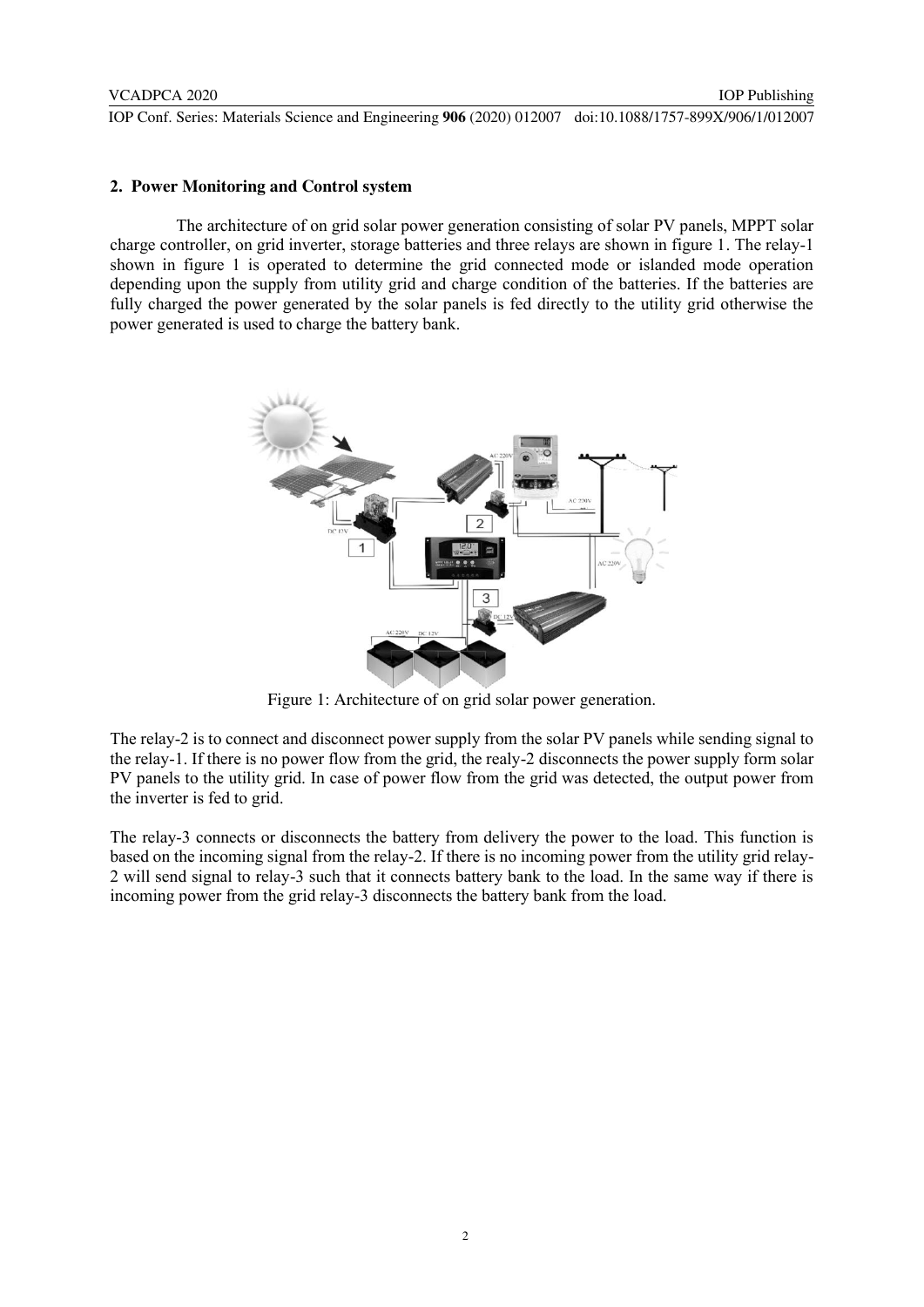

Figure 2: power monitoring and control scheme using Arduino nano and Raspberry Pi

The power monitoring and control scheme in medium voltage solar power generation is shown in figure 2. The Device 1 consisting of Arduino nano, voltage sensor, current sensor and a relay circuit which is used to regulate the power supply of the solar PV panels which feeds to the utility grid or to the battery bank depending upon the setting parameters.

The device-2 consisting of Arduino nano, Kwh meter module and a relay circuit which is used to connect and disconnect from the utility grid by sensing the incoming or outgoing current at the output side of the on grid inverter of solar PV panels. The device-3 consisting of Arduino nano, voltage sensor, current sensor and a relay circuit which is used to connect and disconnect the battery banks from the load. The central controlling unit which is Raspberry pi communicates with all the three devices. The central controlling unit receives data and sends data to the Arduino nano devices through the cloud which can be remotely accessible with smart mobile or computer.

## **3. Results and Observations**

The monitoring system parameters voltage, current, power and energy are obtained in intervals of time via cloud which is shown in figure 3.

|                        |            | <b>SYSTEM DATA</b> |                                  |               |  |  |
|------------------------|------------|--------------------|----------------------------------|---------------|--|--|
| ΑH                     | 11/05/2020 | To:                | 11/05/2020                       | <b>REPORT</b> |  |  |
|                        |            |                    | <b>METER MONITORING</b>          |               |  |  |
| <b>VOLT</b><br>206,90V |            |                    | <b>CURRENT</b><br>0.12A          |               |  |  |
| <b>POWER</b><br>3.00W  |            |                    | ENERGY<br>1103.00Wh              |               |  |  |
|                        |            |                    | last undate: 11/05/2020 14:58:45 |               |  |  |

Figure 3: Display of parameters from the cloud.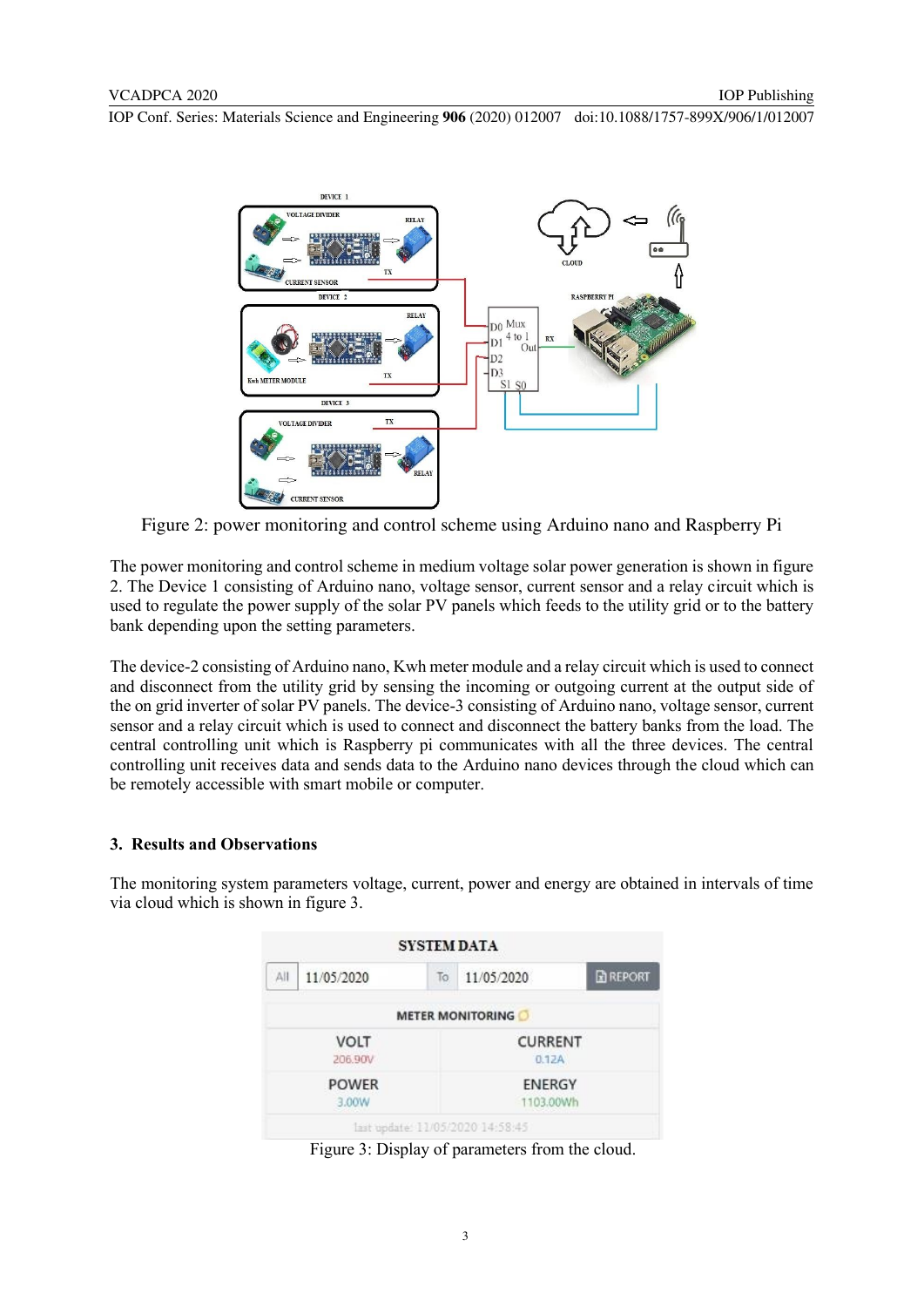| <b>TABLE 1:</b> Monitoring Events at Different Instant of Time |       |         |         |        |        |  |  |  |
|----------------------------------------------------------------|-------|---------|---------|--------|--------|--|--|--|
| Event                                                          | Time  | Voltage | Current | Power  | Energy |  |  |  |
| No                                                             | ms)   |         | A)      | (w)    | (Kwh)  |  |  |  |
|                                                                | 50    | 207.3   | 0.07    | 14.51  | 0.0522 |  |  |  |
| 2                                                              | 100   | 207.8   | 0.07    | 14.546 | 0.0523 |  |  |  |
| 3                                                              | 152   | 208.2   | 0.07    | 14.544 | 0.5240 |  |  |  |
| 4                                                              | 200.5 | 209.1   | 0.07    | 14.637 | 0.0526 |  |  |  |
| 5                                                              | 277   | 209.4   | 0.08    | 16.752 | 0.0603 |  |  |  |
| 6                                                              | 310.2 | 209.4   | 0.07    | 14.658 | 0.0527 |  |  |  |
|                                                                | 352   | 209.4   | 0.07    | 14.658 | 0.0527 |  |  |  |
| 8                                                              | 400.5 | 209.9   | 0.07    | 14.693 | 0.0528 |  |  |  |

A 16W lighting load is taken to monitor and control the proposed system and the testing results are tabulated in table 1.

The voltage samples recorded at different instant of time are shown in figure 4. It was observed that the voltage values are in between 203.3V to 209.9V. The average value of all the events is 207.7 and standard deviation is 0.9 indicates that the voltage is monitored and controlled effectively.



Figure 4: Voltage sample points at different instant of time (ms).

The current samples recorded at different instant of time are shown in figure 5. The average value for all the events is obtained as 0.07A. The load is disconnected at 400ms and therefore current becomes zero as shown. The energy consumed by the load in Kwh is shown in figure 6. The energy consumed was almost constant on an average at 0.05 of all the events and that becomes zero after disconnecting the load at 400ms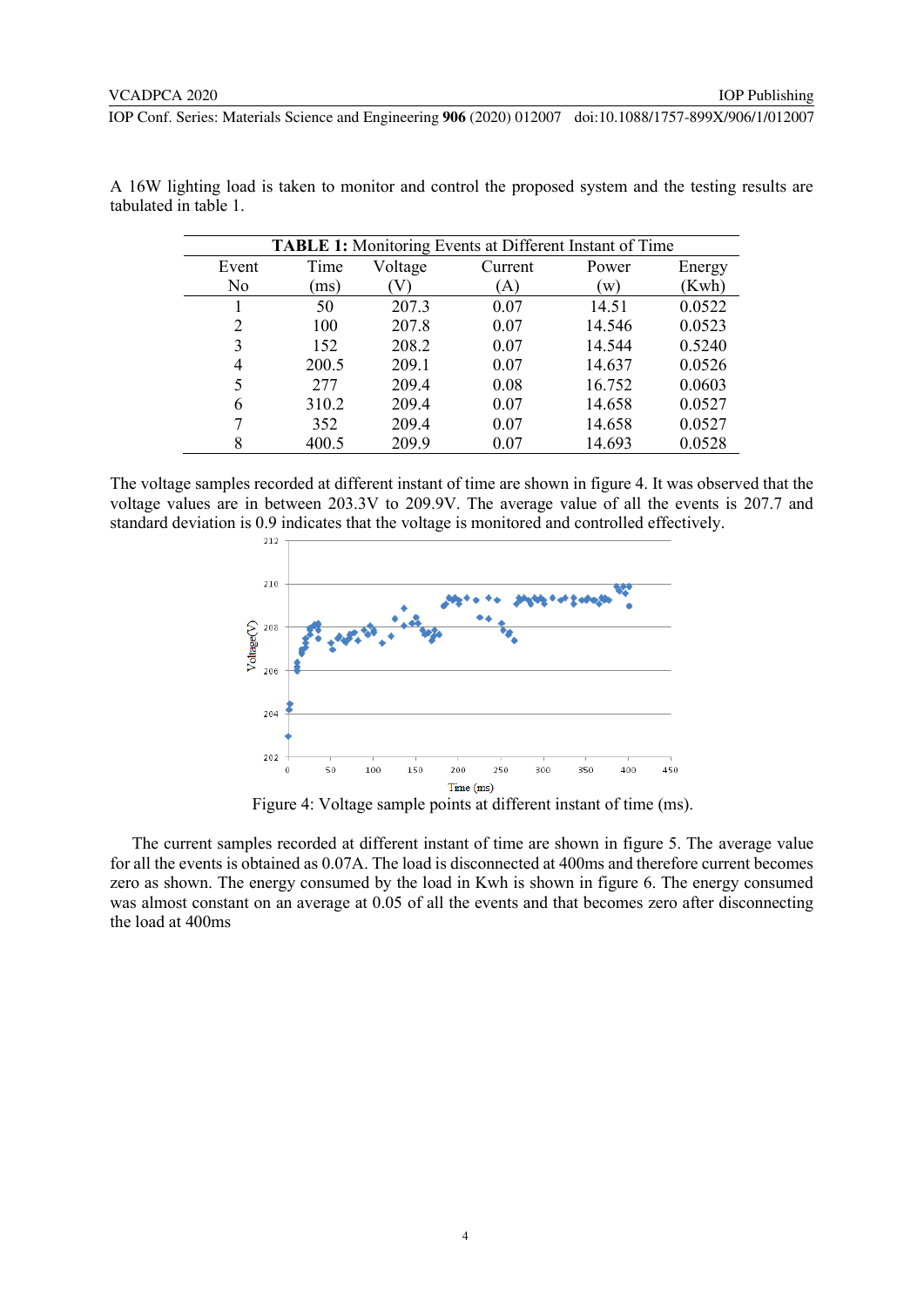

Figure 5: Current sample points at different instant of time (ms).



Figure 6: Energy consumed by load at different instant of time (ms).

#### **4. Conclusion**

The smart grid technology is the effective solution to perform the power transactions between the utility and the end users. In order to control distribution generating units of a microgrid, and monitor power transactions by different consumers effectively the Communication system play very important role. Therefore, A Power Monitoring and Control System for Medium Voltage Smart Grid Using IoT is developed. The voltage is controlled with a standard deviation of 0.9. The current values and energy consumed are constant at 0.07A and 0.05 respectively. The results obtained show the effectiveness of proposed scheme with and without load conditions.

### **5. References**

- [1] Challa Babu, D. Dinesh Kumar, K.Jyotheeshwara Reddy, Kumar K., R. Sudha, 'IoT Enabled Interactive Advanced Metering Infrastructure Technology in Smart Grids', International Journal of Recent Technology and Engineering, ISSN: 2277-3878 (Online), Volume-8 Issue-5, January 2020. Page No. 3483-3488.
- [2] Raut, M.M., Sable, R.R. Toraskar, S.R., Internet of Things(IoT) Based Smart Grid, International Journal of Engineering Trends and Technology (IJETT), Vol. 34, No. 1, April 2016, ISSN 2231- 5381, pp.15-20.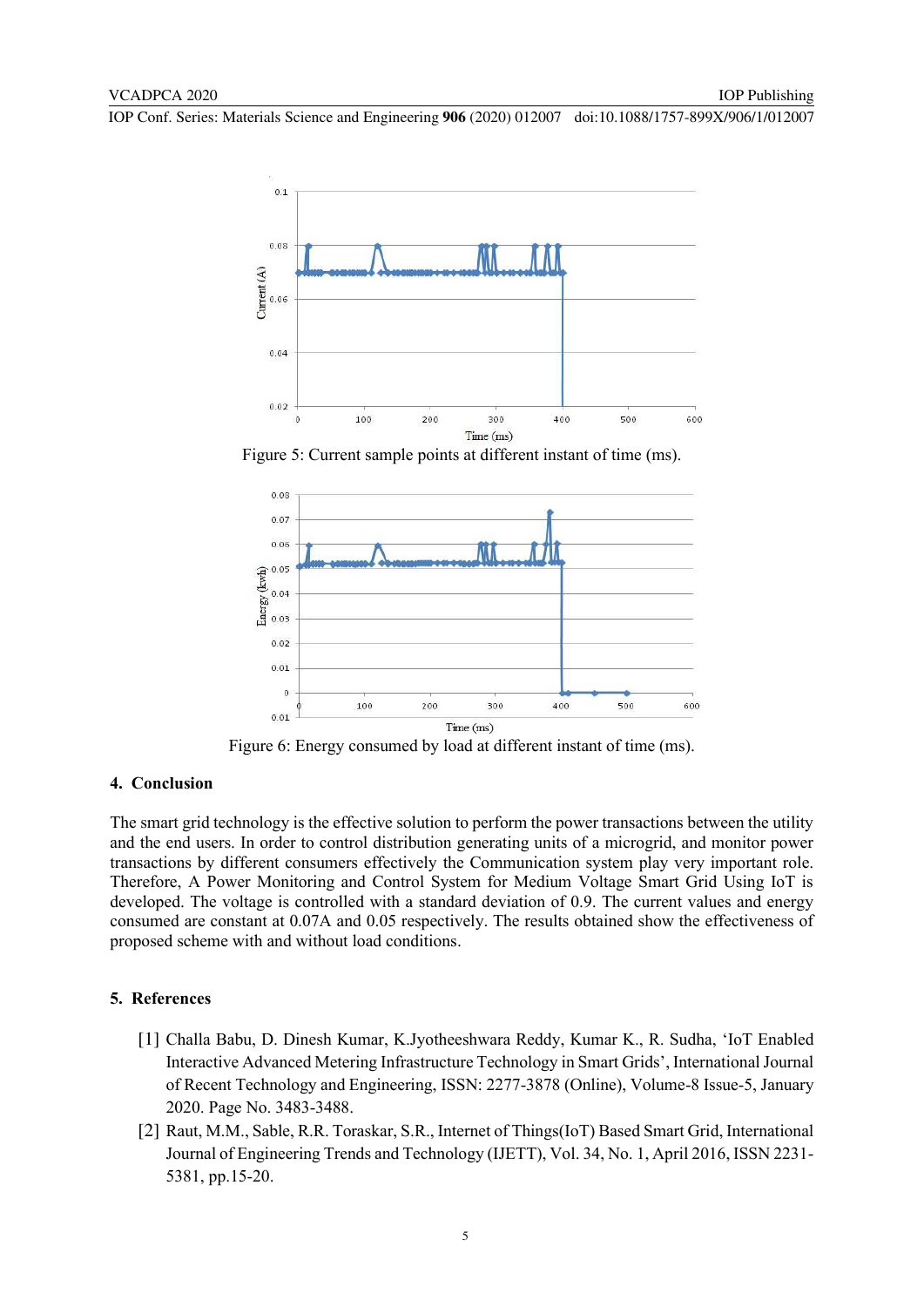- [3] Camacho, E.F., Samad, T., Sanz, M.G., Hiskens, I., Control for Renewable Energy and Smart Grids, The Impact of Control Technology, 2011.
- [4] Natsheh, E.M., Albarbar, A., Yazdani, J., Modeling, and control for smart grid integration of solar/wind energy conversion system, 2011 2nd IEEE PES International Conference and Exhibition on Innovative Smart Grid Technologies, Manchester, UK, 5-7 Dec. 2011.
- [5] D. Dinesh Kumar, Challa Babu, K Jyotheeswara Reddy, Kumar K, N K Kumar, "An improved P&O MPPT control algorithm for increasing power extraction efficiency of solar PV module". In IOP Conference Series: Materials Science and Engineering 2019 Oct (Vol. 623, No. 1, p. 012020). IOP Publishing.
- [6] D. Dinesh Kumar, Challa Babu, P. Ponnambalam, "A Flyback Partial Power Processing Converter based Solar PV Systems Interfacing the Grid" IEEE conference, Innovations in Power and Advanced Computing (i-PACT-2019) 10.1109/i-PACT44901.2019.8960045.
- [7] Shrihariprasath, B., Rathinasabapathy, V., Design and Implementation of Solar PV Smart Grid System Using IoT and M2M Integrated 6LowPAN Wireless Sensor Network, International Conference on Advances in Information Technology and Networking, Feb. 2017.
- [8] Foleya, A., Connollycd, D., Leahya, P., Mathiesend, B.V., Lunde, H., Leahycd, M., McKeogha, E., Electrical Energy Storage & Smart Grid Technologies to Integrate the next generation of Renewable Power Systems, SEEP2010, Conference Proceedings, June 29th-July 2d, 2010,Bari, Italy
- [9] Habault, G., Lefranc ois, M., Lemercier, F., Montavont, N.Chatzimisios, P., Papadopoulos, G.Z., Monitoring Traffic Optimization in Smart Grid, IEEE Transactions on Industrial Informatics, Jan. 2017, pp.1-9.
- [10] Babu Challa, and P. Ponnambalam. "The role of thermoelectric generators in the hybrid PV/T systems: A review." Energy Conversion and Management 151 (2017): 368-385.
- [11] Babu, Challa, and P. Ponnambalam. "The theoretical performance evaluation of hybrid PV-TEG system." Energy Conversion and Management 173 (2018): 450-460.
- [12] Kumar DD, Babu C, Reddy KJ, Kumar K, Kumar NK. An improved P&O MPPT control algorithm for increasing power extraction efficiency of solar PV module. In IOP Conference Series: Materials Science and Engineering 2019 Oct (Vol. 623, No. 1, p. 012020). IOP Publishing.
- [13] Babu, Challa, and Ponnambalam Pathipooranam. "PV Module Temperature Estimation by Using ANFIS." Soft Computing for Problem Solving. Springer, Singapore, 2020. 311-318.
- [14] Ponnambalam, P., Praveenkumar, M., Babu, C., & Raj, P. D. (2017). Analysis of Stacked Multicell Converter with Fuzzy Controller. In Proceedings of Sixth International Conference on Soft Computing for Problem Solving (pp. 318-330). Springer, Singapore.
- [15] Leela Madhav.k , Challa Babu, Dr.P.Ponnambalam, Ashutos Mahapatra., " Fuzzy Logic Controller for Nine Level Multi-Level Inverter with Reduced Number of Switches" IEEE conference i-PACT-2018, DOI: [10.1109/IPACT.2017.8244938.](http://doi.org.egateway.vit.ac.in/10.1109/IPACT.2017.8244938)
- [16] S. Gupta, N. Sinha, R. Sudha and C. Babu, "Breast Cancer Detection Using Image Processing Techniques," *2019 Innovations in Power and Advanced Computing Technologies (i-PACT)*, Vellore, India, 2019, pp. 1-6, doi: 10.1109/i-PACT44901.2019.8960233.
- [17] Ponnambalam, P., K. Muralikumar, P. Vasundhara, S. Sreejith, and Babu Challa. "Fuzzy Controlled Switched Capacitor Boost Inverter." Energy Procedia 117 (2017): 909-916.